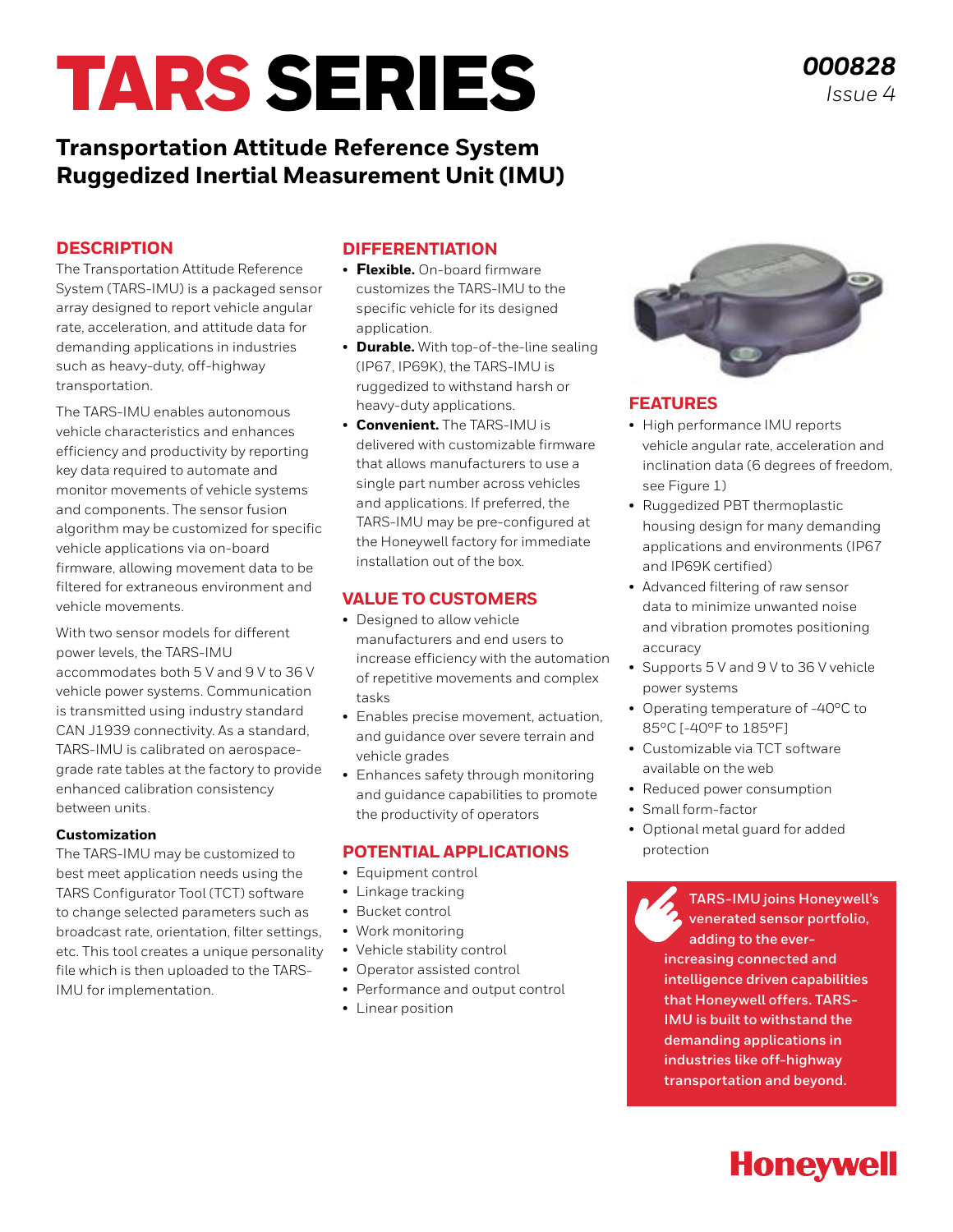### TRANSPORTATION ATTITUDE REFERENCE SYSTEM, TARS SERIES TRANSPORTATION ATTITUDE REFERENCE SYSTEM, TARS SERIES

**Heave:** Moving up/down **Sway:** Moving left/right

**Pitch:** Tilting forward and backward **Yaw:** Turning left and right

**Rotational Movement**

**Roll:** Tilting side to side



**about Three Perpendicular Axes**



**Translational Movement in Three Perpendicular Axes**

**Roll**

**Pitch**

**Yaw**

#### **FIGURE 1. SIX DEGREES OF FREEDOM**

<sup>1</sup> Sensors are calibrated in the following ranges:  $\pm 60$  deg/s for angular rate,  $\pm 9.80665$  m/s<sup>2</sup> for acceleration, and  $\pm 30$  deg for pitch and roll. Calibrated ranges may be extended to maximums shown with deviation to performance specifications.

| <b>TABLE 1. SENSOR SPECIFICATIONS</b>   |          |                          |                          |                      |
|-----------------------------------------|----------|--------------------------|--------------------------|----------------------|
| <b>CHARACTERISTIC</b>                   | MIN.     | TYP.                     | MAX.                     | <b>UNIT</b>          |
| <b>Gyroscope 3 axis performance</b>     |          |                          |                          |                      |
| Range <sup>1</sup>                      | $-245$   |                          | $+245$                   | deg/s                |
| Resolution                              |          | 8.75                     |                          | mdps                 |
| In-run bias stability                   |          | $\mathbf{1}$             |                          | mdps                 |
| Noise density                           |          | 4                        |                          | mdps/ $\sqrt{Hz}$    |
| Offset (0°C to 50°C)                    |          | ±0.8                     |                          | deg/s                |
| Offset (-40°C to 85°C)                  |          | ±1.6                     |                          | deg/s                |
| <b>Accelerometer 3 axis performance</b> |          |                          |                          |                      |
| Range <sup>1</sup>                      | $-78.48$ | $\overline{\phantom{0}}$ | $+78.48$                 | m/s <sup>2</sup>     |
| Resolution <sup>2</sup>                 |          | 0.01                     |                          | m/s <sup>2</sup>     |
| In-run bias stability                   |          | 50                       |                          | $\mu$ g              |
| Noise density                           |          | 65                       |                          | $\mu$ g/ $\sqrt{Hz}$ |
| Offset (0°C to 50°C)                    |          | ±0.05                    | -                        | m/s <sup>2</sup>     |
| Offset (-40°C to 85°C)                  |          | ±0.15                    |                          | m/s <sup>2</sup>     |
| Inclination (pitch and roll)            |          |                          |                          |                      |
| Range <sup>1</sup>                      | $-85$    |                          | $+85$                    | deg                  |
| Resolution                              |          | 0.014                    |                          | deg                  |
| Static error (0°C to 50°C)              |          | ±0.3                     |                          | deg                  |
| Static error (-40°C to 85°C)            |          | ±0.9                     | $\overline{\phantom{0}}$ | deg                  |
| Translational acceleration error        |          | ±0.5                     |                          | deg                  |
| Centripetal acceleration error          |          | ±0.5                     |                          | deg                  |

• Angular rate outputs per PGN 61482; Z-down convention required by J1939.

• Acceleration outputs per PGN 61485; Z-up convention required by J1939.

• Pitch and roll outputs per PGN 61481; Z-down convention required by J1939.

2 Accelerometer resolution is limited by the J1939 protocol.

| <b>TABLE 2. ELECTRICAL SPECIFICATIONS • TARS-LCASS</b> |                          |                                                                                             |      |             |
|--------------------------------------------------------|--------------------------|---------------------------------------------------------------------------------------------|------|-------------|
| <b>CHARACTERISTIC</b>                                  | MIN.                     | <b>NOMINAL</b>                                                                              | MAX. | <b>UNIT</b> |
| Supply voltage                                         | 4.5                      | 5                                                                                           | 5.5  | V           |
| Supply current                                         | $\overline{\phantom{a}}$ |                                                                                             | 100  | mA          |
| Start-up time                                          | 500                      |                                                                                             | 2000 | ms          |
| Short circuit protection                               |                          | ISO 16750-2: 2012 - CAN output shorted to supply voltage or ground without damage           |      |             |
| Open circuit protection                                |                          | ISO 16750-2: 2012 - Single-line and multiple-line interruption                              |      |             |
| Power interruption                                     | memory                   | ISO 11783-5: 2009 - 10 ms interruption, 100 ms apart; no resets or loss of data in volatile |      |             |
| Reset response                                         |                          | ISO 16750-2: 2012 - Automatic recovery after voltage dropout                                |      |             |
| <b>CAN output characteristics per SAE J1939</b>        |                          |                                                                                             |      |             |
|                                                        |                          |                                                                                             |      |             |

<sup>1</sup> Factory default setting is 250 kbps.

| Baud rate          | 125                      | 250 <sup>1</sup>         | 500              | kbps |
|--------------------|--------------------------|--------------------------|------------------|------|
| Signal update rate | $\overline{\phantom{a}}$ | $\overline{\phantom{a}}$ | 100 <sup>2</sup> |      |

- 
- 
- 
- 

| 250 <sup>1</sup>         | 5(1)            | kbps |
|--------------------------|-----------------|------|
| $\overline{\phantom{a}}$ | $1 \cap \Omega$ |      |

<sup>2</sup> Factory default setting is 100 Hz.

| <b>TABLE 3. ELECTRICAL SPECIFICATIONS • TARS-HCASS</b> |                                                                                                       |                                                                                   |       |             |
|--------------------------------------------------------|-------------------------------------------------------------------------------------------------------|-----------------------------------------------------------------------------------|-------|-------------|
| <b>CHARACTERISTIC</b>                                  | MIN.                                                                                                  | <b>NOMINAL</b>                                                                    | MAX.  | <b>UNIT</b> |
| Supply voltage                                         | 9                                                                                                     | 12/24                                                                             | 36    | $\vee$      |
| Supply current                                         | $\overline{\phantom{0}}$                                                                              | -                                                                                 | 100   | mA          |
| Reverse voltage                                        |                                                                                                       | $\overline{\phantom{m}}$                                                          | $-36$ | $\vee$      |
| Overvoltage                                            | -                                                                                                     | -                                                                                 | 36    | $\vee$      |
| Start-up time                                          | 500                                                                                                   |                                                                                   | 2000  | ms          |
| Short circuit protection                               |                                                                                                       | ISO 16750-2: 2012 - CAN output shorted to supply voltage or ground without damage |       |             |
| Open circuit protection                                | ISO 16750-2: 2012 - Single-line and multiple-line interruption                                        |                                                                                   |       |             |
| Power interruption                                     | ISO 11783-5: 2009 - 10 ms interruption, 100 ms apart; no resets or loss of data in volatile<br>memory |                                                                                   |       |             |
| Reset response                                         | ISO 16750-2: 2012 - Automatic recovery after voltage dropout                                          |                                                                                   |       |             |
| Power line test pulse 1                                | ISO 7637-2: 2004 AMD1: 2008 / 12 and 24 V system                                                      |                                                                                   |       |             |
| Power line test pulse 2a                               | ISO 7637-2: 2004 AMD1: 2008 / 12 and 24 V system                                                      |                                                                                   |       |             |
| Power line test pulse 2b                               | ISO 7637-2: 2004 AMD1: 2008 / 12 and 24 V system                                                      |                                                                                   |       |             |
| Power line test pulses 3a and 3b                       | ISO 7637-2: 2004 AMD1: 2008 / 12 and 24 V system                                                      |                                                                                   |       |             |
| Load dump - suppressed                                 | ISO 16750-2: 2012 / 12 and 24 V system                                                                |                                                                                   |       |             |
| <b>CAN output characteristics per SAE J1939</b>        |                                                                                                       |                                                                                   |       |             |
| Baud rate                                              | 125                                                                                                   | 250 <sup>1</sup>                                                                  | 500   | kbps        |

Signal update rate

<sup>1</sup> Factory default setting is 250 kbps.

<sup>2</sup> Factory default setting is 100 Hz.

| <b>TABLE 4. EMC SPECIFICATIONS</b> |                            |                                              |
|------------------------------------|----------------------------|----------------------------------------------|
| <b>CHARACTERISTIC</b>              | <b>STANDARD</b>            | <b>TEST LEVEL, FREQUENCY</b>                 |
| Radiated immunity                  | ISO 11452-2: 2019          | 125 V/m, 400 MHz to 2.5 GHz                  |
| Bulk current injection             | ISO 11452-4: 2011          | 125 mA, 1 MHz to 400 MHz                     |
| Radiated emission                  | ISO 13766-1: 2018          | 30 MHz to 1 GHz                              |
| I/O line coupled transients        | ISO 7637-3: 2016           | test pulse a and test pulse b (-80 V, +80 V) |
| ESD handling                       | ISO 10605: 2008 AMD1: 2014 | direct $\pm 8$ kV, air $\pm 15$ kV           |
| ESD operational                    | ISO 10605: 2008 AMD1: 2014 | direct $\pm 8$ kV, air $\pm 15$ kV           |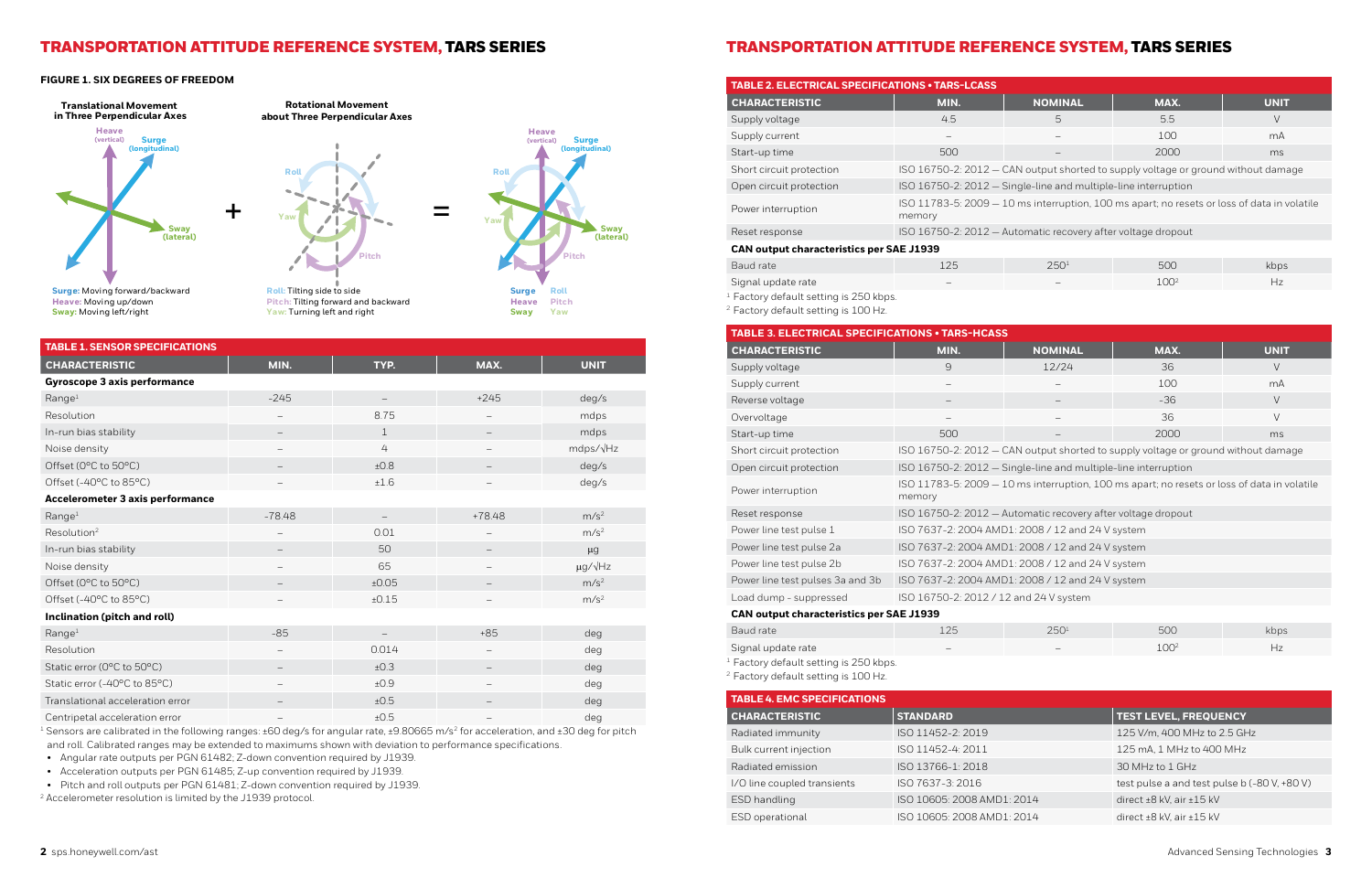### TRANSPORTATION ATTITUDE REFERENCE SYSTEM, TARS SERIES TRANSPORTATION ATTITUDE REFERENCE SYSTEM, TARS SERIES

#### **FIGURE 2. PRODUCT NOMENCLATURE**



| <b>TABLE 7. ORDER GUIDE</b> |                                                                                                                        |
|-----------------------------|------------------------------------------------------------------------------------------------------------------------|
| <b>PART NUMBER</b>          | <b>DESCRIPTION</b>                                                                                                     |
| TARS-LCASS                  | TARS Series Inertial Measurement Unit, 5 V supply voltage, CAN J1939 protocol, AMPSEAL 16™<br>Series connector         |
| TARS-HCASS                  | TARS Series Inertial Measurement Unit, 9 V to 36 V supply voltage, CAN J1939 protocol,<br>AMPSEAL 16™ Series connector |

| <b>TABLE 5. ENVIRONMENTAL SPECIFICATIONS<sup>1</sup></b> |                                                                                                                                                                                                                     |  |
|----------------------------------------------------------|---------------------------------------------------------------------------------------------------------------------------------------------------------------------------------------------------------------------|--|
| <b>CHARACTERISTIC</b>                                    | <b>PARAMETER</b>                                                                                                                                                                                                    |  |
| Operating temperature                                    | $-40^{\circ}$ C to 85 $^{\circ}$ C [40 $^{\circ}$ F to 185 $^{\circ}$ F]                                                                                                                                            |  |
| Storage temperature <sup>2</sup>                         | $-40^{\circ}$ C to 105 $^{\circ}$ C [40 $^{\circ}$ F to 221 $^{\circ}$ F]                                                                                                                                           |  |
| Housing                                                  | PBT thermoplastic                                                                                                                                                                                                   |  |
| Random vibration                                         | 10 hours at 25 Grms per MIL-STD-810, Method 514.7,<br>Procedure I, Annex D, Category 20, 5 Hz to 500 Hz (flat spectrum)                                                                                             |  |
| Mechanical shock                                         | 50 g 11 ms half-sine, 3 each direction, 18 total, pulse per MIL-STD-202, Method 213                                                                                                                                 |  |
| Chemical compatibility                                   | diesel fuel, hydraulic oil, ethylene glycol, motor oil, brake fluid, urea nitrogen, liquid lime,<br>NPK fertilizer, ammonium hydroxide, alkaline degreaser, transmission oil, power steering<br>fluid, and axle oil |  |
| Moisture resistance                                      | per MIL-STD-202, Method 106 (10 cycles, 24 hours/cycle)                                                                                                                                                             |  |
| Thermal shock                                            | 250 cycles, -40°C to 85°C, 73 min dwell                                                                                                                                                                             |  |
| Salt spray                                               | 5 % salt solution, 96 hours                                                                                                                                                                                         |  |
| Ingress protection                                       | IP67, IP69K (DIN40050-1993) with mating connector installed                                                                                                                                                         |  |
| <b>RoHS</b>                                              | compliant                                                                                                                                                                                                           |  |
| <b>REACH</b>                                             | compliant                                                                                                                                                                                                           |  |
| UV rating                                                | housing material meets outdoor suitability requirements per UL746C F1 rating                                                                                                                                        |  |

 $1$  For environmental conditions not covered by product specification, consult with Honeywell Engineering.

<sup>2</sup> In installed condition; otherwise, maximum storage temperature is 85°C [185°F].

| <b>TABLE 6. INSTALLATION SPECIFICATIONS</b> |                                                                                            |  |
|---------------------------------------------|--------------------------------------------------------------------------------------------|--|
| <b>CHARACTERISTIC</b>                       | <b>PARAMETER</b>                                                                           |  |
| Mating connector                            | AMPSEAL 16™ Series: 776487-1 for 18-16 AWG conductors or 776524-1 for 20-18 AWG conductors |  |
| CAN termination                             | 120 ohm termination resistor, not included in TARS-IMU unit                                |  |
| Weight                                      | $170$ g approx.                                                                            |  |
| Mounting direction                          | $+Z$                                                                                       |  |
| Mounting bolt                               | M8, installation torque 20 Nm $\pm$ 2 Nm                                                   |  |



**NOTE:** The axis origin triad marked on the housing defines a Z-Down axis system for pitch and roll output, and the sign convention is in accordance to the right-hand rule.